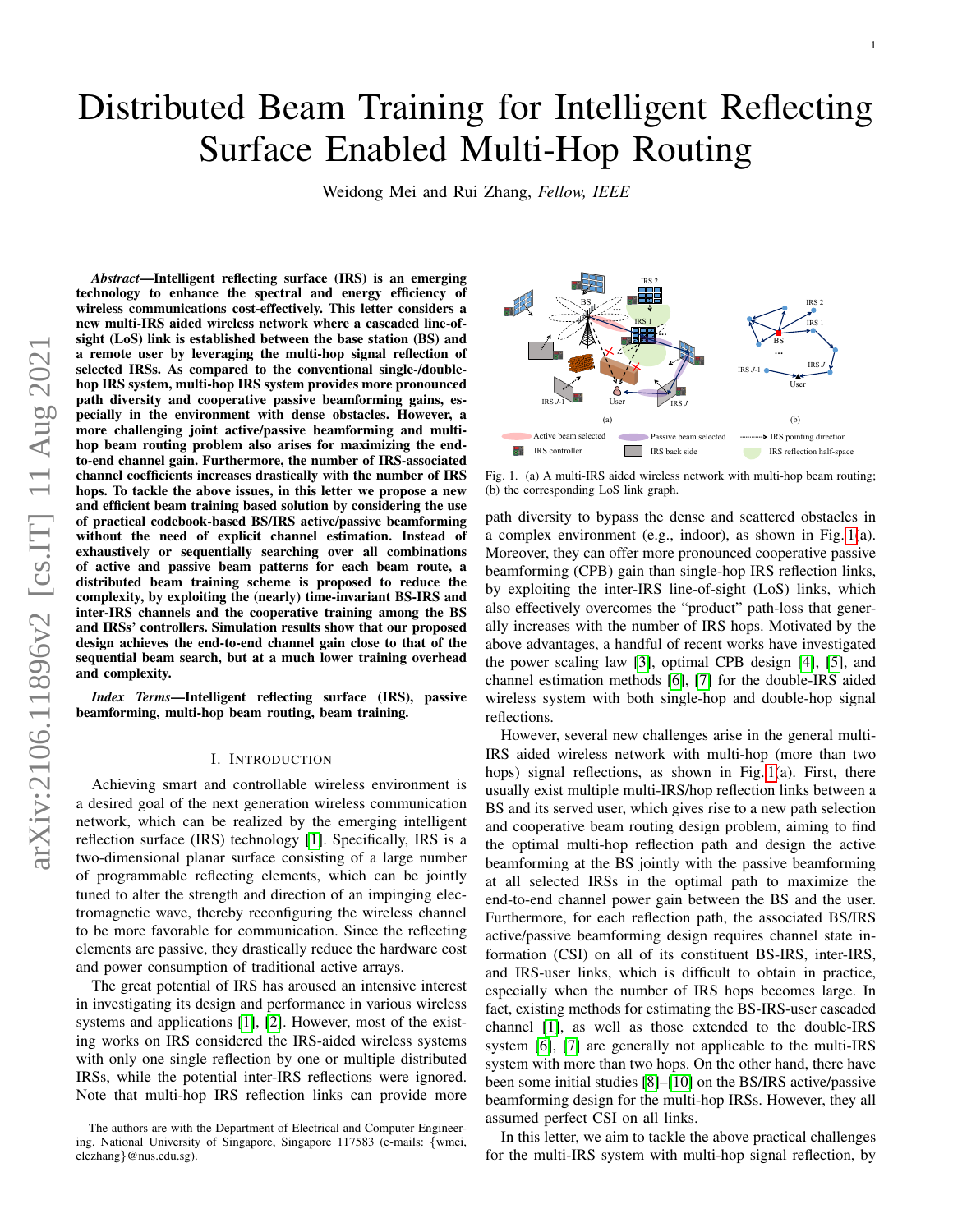exploiting a new approach based on distributed active/passive beam training at the BS/IRSs. We consider a practical wireless system where the BS and each IRS employ a predefined active/passive beamforming codebook, which consists of only a finite number of beam directions or patterns, as depicted in Fig. [1\(](#page-0-0)a). However, for a given multi-hop reflection path, its beam training requires an exhaustive or sequential search over all possible combinations of beam patterns at the BS and involved IRSs, which incurs excessively high training complexity and time overhead, especially when the hop number and/or the resolution of beamforming codebooks increases. To resolve this issue, we propose a new beam training method with combined offline and online distributed beam training, by exploiting the (nearly) time-invariant BS-IRS and inter-IRS channels and the cooperative training among the BS and IRSs' controllers. In particular, the BS and all IRSs create local beam routing tables (BRTs) and exchange them with each other to facilitate the optimal multi-hop path selection and active/passive beamforming design. Based on the global BRT at the BS, an efficient beam-routing solution is proposed, jointly with the active/passive beamforming design for the BS/selected IRSs. Simulation results show that our proposed distributed beam training based design yields the end-to-end channel gain comparable to that with the sequential beam search, but at a much lower training overhead and complexity.

# II. SYSTEM MODEL

As shown in Fig. [1,](#page-0-0) we consider the downlink transmission in a multi-IRS aided wireless system, where a multi-antenna BS communicates with a single-antenna user with the help of J densely distributed IRSs, denoted as  $\mathcal{J} \triangleq \{1, 2, \cdots, J\}$ . For convenience, we refer to the BS and the user as nodes 0 and  $J+1$ , respectively. Due to dense obstacles in the complex environment (e.g., indoor), the BS can communicate with the user efficiently only via a multi-hop LoS link formed by a set of selected IRSs, as shown in Fig. [1,](#page-0-0) which is much stronger than the other (randomly) scattered links between them. We assume that the BS is equipped with  $N$  antennas, while each IRS is composed of  $M = M_1 \times M_2$  reflecting elements, where  $M_1$  and  $M_2$  denote the numbers of elements in its horizontal and vertical dimensions, respectively. For convenience, we also assume that each IRS is placed perpendicular to the ground (see Fig. [1\)](#page-0-0). As each IRS can only achieve 180◦ half-space reflection, i.e., only the signal incident from its front halfspace can be reflected, we define a pointing direction for each IRS which is perpendicular to its surface and points to its reflection half-space, as shown in Fig. [1.](#page-0-0)

Let  $d_{i,j}$ ,  $i \neq j$  denote the distance between nodes i and j, for which some reference elements can be selected at the BS/IRSs for convenience. Moreover, a smart controller is attached to each IRS for tuning its passive reflection and exchanging control information with the BS and other IRS controllers via separate wireless links. We label the controller of IRS  $j$  as IRS controller  $j$ . Each IRS controller  $j$  is assumed to be located at the reference point of IRS  $j$ , such that its channels with the BS, other nearby IRSs as well as its served user (if any) can well approximate those of IRS  $j$ 's reference element with them. For example, in the case that the BS-IRS  $j$  channel is dominated by an LoS path under the condition of far-field propagation, the channel from the BS to IRS controller  $j$  is approximately equal to the array response of the BS in the direction towards IRS  $i$ . Nonetheless, this may not be achieved if there exists non-LoS (NLoS) propagation between them.

Let  $w_B \in \mathbb{C}^{N \times 1}$  and  $\theta_j = [e^{j\theta_{j,1}}, e^{j\theta_{j,2}}, \cdots, e^{j\theta_{j,M}}]^T \in$  $\mathbb{C}^{M\times 1}$ ,  $j \in \mathcal{J}$  denote the active beamforming vector at the BS and the passive beamforming vector at IRS  $j$ , respectively, where  $\theta_{i,m}, m = 1, 2, \cdots, M$ , denotes the reflection phase shift of the  $m$ -th element of IRS  $j$ . Here we have set the reflection amplitude of each IRS element to its maximum value (i.e., unity). Thus, the reflection matrix of IRS  $j$  is given by  $\mathbf{\Phi}_j = \text{diag}(\boldsymbol{\theta}_j), j \in \mathcal{J}$ . Furthermore, for ease of implementation, we assume that the BS and each IRS select their active and passive beamforming vectors from their respective predefined codebooks, denoted as  $W_B$  and  $W_I$ , i.e.,  $w_B \in W_B$  and  $\theta_j \in W_I, \forall j \in \mathcal{J}$ . Moreover, each IRS employs three-dimensional (3D) passive beamforming, where its passive beamforming vector can be decomposed as  $\theta_j =$  $\theta_j^{(1)} \otimes \theta_j^{(2)}, j \in \mathcal{J}$ , where  $\theta_j^{(1)} \in \mathbb{C}^{M_1 \times 1}$  and  $\theta_j^{(2)} \in \mathbb{C}^{M_2 \times 1}$ denote its horizontal and vertical passive beamforming vectors, respectively, and ⊗ denotes the Kronecker product. Accordingly, we define  $W_I^{(1)}$  $\mathcal{W}_I^{(1)}$  and  $\mathcal{W}_I^{(2)}$  $I_I^{(2)}$  as the codebooks for the horizontal and vertical IRS passive beamforming, respectively, with  $\theta_j^{(1)} \in \mathcal{W}_I^{(1)}$  and  $\theta_j^{(2)} \in \mathcal{W}_I^{(2)}, \forall j \in \mathcal{J}$ . Let  $D_B$ ,  $D_I$ ,  $D_I^{(1)}$  $I_I^{(1)}$  and  $D_I^{(2)}$  $\mathcal{W}_I^{(2)}$  denote the numbers of beam patterns in  $\mathcal{W}_B$ ,  $\mathcal{W}_I, \, \mathcal{W}_I^{(1)}$  $\mathcal{W}_I^{(1)}$  and  $\mathcal{W}_I^{(2)}$  $I_I^{(2)}$ , respectively, with  $D_I = D_I^{(1)} D_I^{(2)}$  $I^{\mathcal{L}'}$ .

For any two nodes  $i$  and  $j$ , if they are both IRSs, each of them needs to be located in the reflection half-space (specified by the pointing direction) of the other to achieve effective signal reflection between them. For example, in Fig. [1,](#page-0-0) IRS 1 and IRS 2 cannot successively reflect the signal from the BS as they do not meet the above condition. Similarly, if one of the two nodes (say, node  $i$ ) is the BS/user and the other node (say, node  $j$ ) is an IRS, then node  $i$  should be located in the reflection half-space of node  $j$  for achieving effective signal reflection by the IRS. Moreover, we consider that the BS's signal can be effectively reflected from one IRS to a farther IRS from the BS, but not vice versa, to minimize the propagation delay and path loss.

Since the locations of the BS and all IRSs are fixed, the BS-IRS and inter-IRS channels can be assumed to remain constant over a long period<sup>[1](#page-1-0)</sup>. As such, it is assumed that the LoS availability between any two nodes (IRS/BS) has been known *a priori* via the coordination among the BS and different IRS controllers based on existing methods (e.g., [\[11\]](#page-5-9)). However, the LoS availability between an IRS and the user should be determined in real time (online) due to the user mobility. Accordingly, we construct a directed *LoS graph* for all the nodes and their wireless links in the system, denoted as  $G_L = (V_L, E_L)$ , where  $V_L = \{0, 1, \dots, J+1\}$  denotes the set of vertices in  $G_L$  and  $E_L$  denotes the set of edges in  $G_L$ . In particular, we add an edge from vertex  $i$  to vertex  $j$ , denoted as  $e_{i,j}$ , if the following two conditions are satisfied: 1) there is an LoS path between nodes  $i$  and  $j$  and effective signal reflection can be achieved between them, and 2)  $d_{0,i} > d_{0,i}$ (for routing signal outwards from the BS) except that node  $j$  is

<span id="page-1-0"></span><sup>&</sup>lt;sup>1</sup>Although these channels may vary due to mobile scatterers, the LoS component in them (if any) is usually dominant in practice.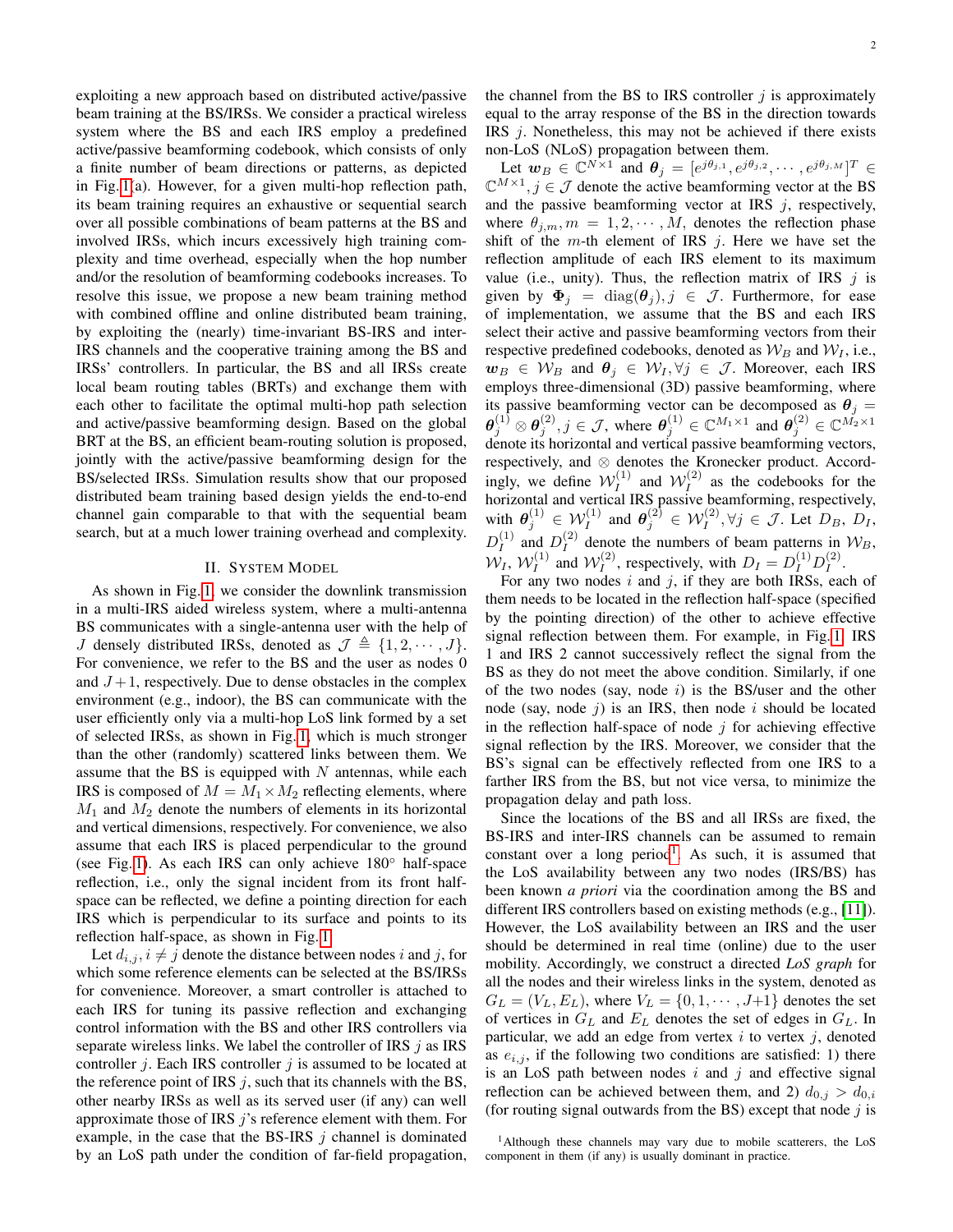the user. For example, the LoS graph of the multi-IRS system in Fig. [1\(](#page-0-0)a) is shown in Fig. [1\(](#page-0-0)b). Thus, the set of neighboring nodes of IRS j is denoted as  $\mathcal{N}_j = \mathcal{N}_j^{(P)} \cup \mathcal{N}_j^{(N)}$ , where  $\mathcal{N}_j^{(P)} = \{i | e_{i,j} \in E_L \}$  and  $\mathcal{N}_j^{(N)} = \{r | e_{j,r} \in E_L \}$  are the sets of previous and next hopping nodes of IRS  $j$  (or its predecessors and successors in the LoS graph), respectively. Similarly, we define  $\mathcal{N}_0 = \{j|e_{0,j} \in E_L\}$  as the set of next hopping nodes of the BS. Moreover, we define  $Q_{i,j}$  as the average channel power gain between nodes i (IRS controller) and node j (IRS controller/user), with  $e_{i,j} \in E_L$ , which is measured offline/online for the case without/with the user involved. In practice, if an LoS link exists between nodes  $i$ and j,  $Q_{i,j}$  should be larger than a certain threshold [\[11\]](#page-5-9). We assume that all  $Q_{i,j}$ 's between any two IRS controllers i and j (with  $e_{i,j} \in E_L$ ) have been measured offline and fed back to the BS by the corresponding controllers.

Define  $\mathbf{H}_{0,j} \in \mathbb{C}^{M \times \tilde{N}_B}, j \in \mathcal{J}$  as the channel from the BS to IRS j,  $g_{j,j+1}^{\tilde{H}^{\prime\prime}} \in \mathbb{C}^{1 \times M}, j \in \mathcal{J}$  as that from IRS j to the user, and  $S_{i,j}^{j} \in \mathbb{C}^{M \times M}, i, j \in \mathcal{J}, i \neq j$  as that from IRS  $i$  to IRS  $j$ . Note that each channel above depends on pathloss and small-scale fading, which may consist of both LoS and NLoS components. Given J IRSs in total, different multihop LoS links are generally available from the BS to the user by selecting different subsets of intermediate IRSs from  $J$ . Let  $\Omega = \{a_1, a_2, \dots, a_L\}$  denote a cascaded LoS reflection path from the BS to the user, where  $L > 1$  and  $a_l \in \mathcal{J}$ denote the number of intermediate IRSs in  $\Omega$  and the index of the *l*-th intermediate IRS, with  $l \in \mathcal{L} \triangleq \{0, 1, 2, \dots, L\},\$ respectively. For convenience, we define  $a_0 = 0$  and  $a_{L+1} =$  $J + 1$ , corresponding to the BS and the user, respectively. Then, it follows that  $e_{a_l,a_{l+1}} \in E_L, \forall l \in \mathcal{L}$  and the multi-hop BS-user channel under  $\Omega$  is expressed as

<span id="page-2-0"></span>
$$
h_{0,J+1}(\Omega) = \mathbf{g}_{a_L,J+1}^H \mathbf{\Phi}_{a_L} \Big( \prod_{l \in \mathcal{L}, l \neq L} \mathbf{A}_l \Big) \mathbf{H}_{0,a_1} \mathbf{w}_B, \quad (1)
$$

where  $A_l = S_{a_l, a_{l+1}} \Phi_{a_l}$ , and we assume that all IRSs which are not included in  $\Omega$  are switched off. From [\(1\)](#page-2-0), the end-to-end channel gain depends on both the BS/IRS beamforming and the channels of its constituent links. As such, to attain the maximum gain of any BS-user multi-hop LoS channel,  $h_{0,J+1}(\Omega)$ , and thereby find the optimal beam routing solution or reflection path of  $\Omega$  which achieves the maximum power gain among all multi-hop channels, all BS-IRS, inter-IRS, and IRS-user channels in the system need to be known, if they constitute an LoS link. However, this will incur prohibitively high complexity for channel training/estimation, if  $J$  and/or  $M$  is practically large. Therefore, we consider the practical approach that the BS and each IRS employ predefined active/passive beamforming codebooks, each with a finite number of fixed beam patterns. By proper beam training, the BS/IRS active/passive beamforming and beam routing can be optimized without the need of explicit channel estimation.

*Remark 1:* It is worth noting that in addition to the selected multi-hop LoS link  $\Omega$  from the BS to the user, there exist other signal paths in practice due to the uncontrolled (random) scattering among IRSs in  $\Omega$  and by other environment objects. However, as will be shown in Section [V,](#page-4-0) the strength of such randomly scattered links is practically much lower than that of the selected multi-hop LoS link  $\Omega$  due to the lack of CPB gain over them, as the BS/IRS active/passive beamforming is designed to maximize the CPB gain in  $\Omega$  only, which compensates for its multiplicative path-loss. As such, in this letter, we focus on maximizing the power gain of  $h_{0,J+1}(\Omega)$ by ignoring other randomly scattered links in our design.

#### III. EXHAUSTIVE AND SEQUENTIAL BEAM SEARCH

Based on [\(1\)](#page-2-0), the optimal active/passive beamforming  $(w_B)$ and  $\{\mathbf{\Phi}_{a_l}\}_{l=1}^L$ ) and beam routing ( $\Omega$ ) that maximize the power gain of  $h_{0,J+1}(\Omega)$  can be obtained based on the following beam training procedures. In particular, for a given feasible path  $\Omega$ , to determine its corresponding optimal active/passive beamforming at the BS and all involved IRSs, the BS should coordinate with all IRS controllers in  $\Omega$  to traverse all possible combinations of the active and passive beam patterns by training. In the meanwhile, the user measures its received signal strength (RSS) for each combination and reports the best one that achieves the strongest RSS to the BS. Then, similar procedures are conducted for other feasible reflection paths, until all feasible paths are searched. By this exhaustive search, the BS can determine the optimal beam routing solution (jointly with the associated best combination of beam patterns) by comparing the user's feedback RSS for all feasible paths. However, the total number of combinations of beam patterns for training in  $\Omega$  is  $D_B(D_I^{(1)}D_I^{(2)})$  $\binom{2}{I}$  (in the order of  $10^{10}$  with  $L = 3$  and our simulation parameters in Section [V\)](#page-4-0), and that of feasible reflection paths increases with  $J$  in general. As such, the optimal beam training will incur prohibitively high (even infeasible) complexity and delay for real-time implementation, especially when the number of IRSs J and/or beam patterns  $D_B/D_I$  is practically large. A more efficient beam training approach is by sequentially updating the beam patterns at the BS and involved IRSs in  $\Omega$ , until the convergence is achieved. However, this also results in a high complexity in the order of  $D_B + LD_I^{(1)}D_I^{(2)}$  $I_I^{(2)}$  for each reflection path  $\Omega$ . To avoid the above exorbitant overheads, we propose a new distributed beam training scheme, as detailed next.

### IV. DISTRIBUTED BEAM TRAINING

Our proposed beam training method exploits the coordination among the IRS controllers and the BS. In particular, the BS and each IRS maintain a local BRT, and all IRSs' local BRTs are fed back to the BS for facilitating the joint beamforming and beam routing design. The BRT at each IRS  $j$  specifies the index of its optimal (horizontal and vertical) passive beamforming vectors in the codebook  $W_I$  (or  $W_I^{(1)}$ ) I and  $\mathcal{W}_I^{(2)}$  $\mathcal{N}_I^{(2)}$ ) for reflecting signal from a previous node in  $\mathcal{N}_j^{(P)}$ (BS/IRS) to its next node in  $\mathcal{N}_j^{(N)}$  (IRS/user). Similarly, the BRT at the BS specifies the index of the optimal active beamforming vector in its codebook for transmitting to its next node in  $\mathcal{N}_0$  (IRS). An example of the local BRT at the BS and that at IRS  $j$  are shown in Fig. [2.](#page-3-0) Next, we introduce how to practically construct such BRTs at the BS and each IRS. Depending on whether the beams are active (at the BS) or passive (at each IRS), we consider the following two cases in the next two subsections, respectively.

## *A. Active Beam Training at BS*

By conducting the active beam training offline, the BS (node 0) constructs its local BRT, as shown in Fig. [2\(](#page-3-0)a).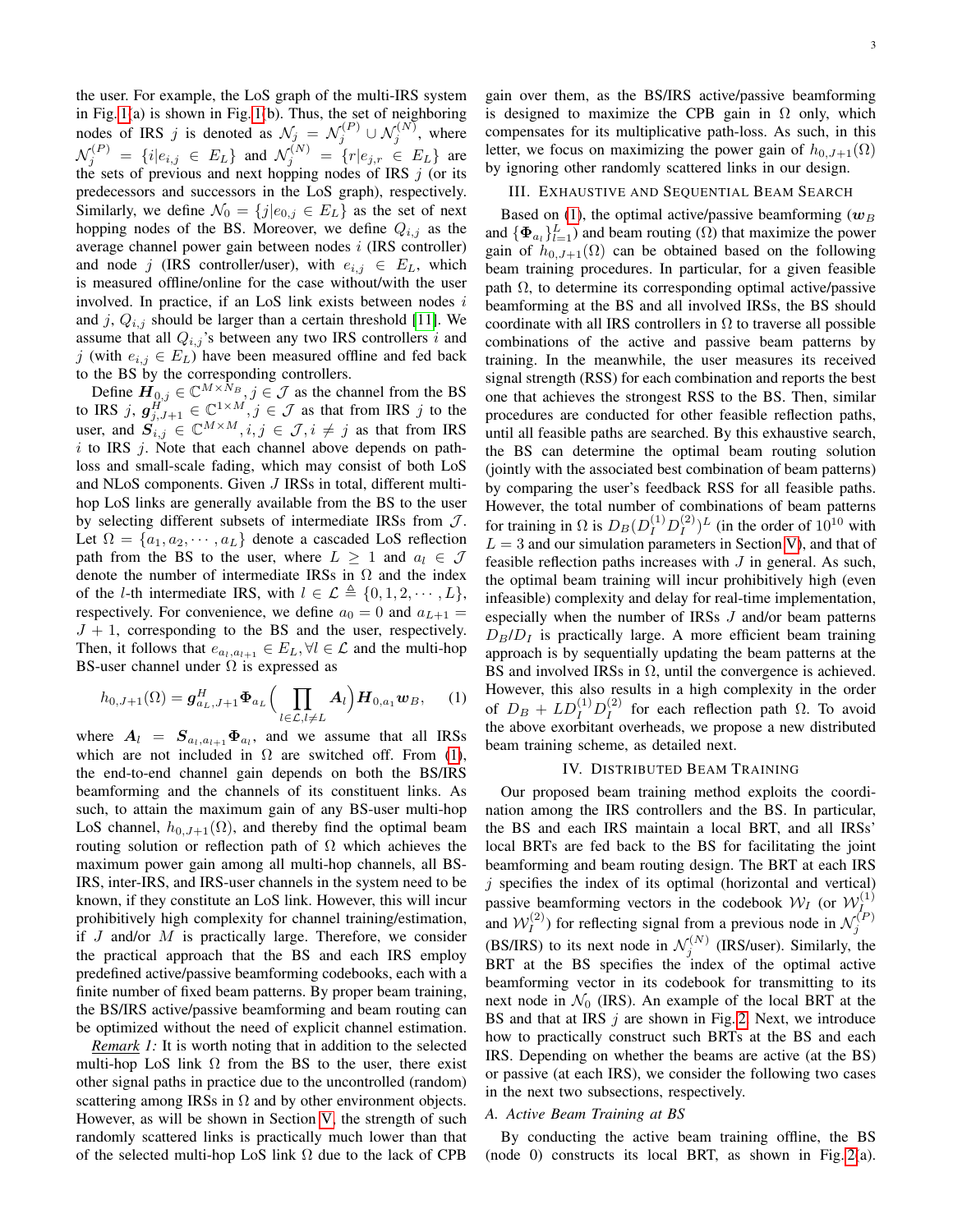

<span id="page-3-0"></span>Fig. 2. Illustrations of BRTs at the BS and IRS.

Specifically, as shown in Fig. [3\(](#page-3-1)a), the BS consecutively sends training symbols from each direction defined in  $W_B$ . In the meanwhile, each IRS controller in  $\mathcal{N}_0$  measures its average RSS for each active beam direction. Let  $\Gamma_n^j$  denote the average RSS (normalized by the BS transmit power) at IRS controller  $j, j \in \mathcal{N}_0$  when the *n*-th beam in  $\mathcal{W}_B$  is used by the BS. Then, the index of the optimal active beamforming vector for the BS to transmit to IRS *j* is obtained as  $k_j^* = \arg \max_{1 \leq k \leq D_B} \Gamma_k^{(j)}$  $\binom{J}{k}$ and the maximum RSS at IRS j is given by  $\Gamma^{(j)} = \Gamma_{k_j^*}^{(j)}$ . Next, each IRS controller j in  $\mathcal{N}_0$  reports  $k_j^*$  and  $\Gamma^{(j)}$  to the BS, which are stored in the local BRT at the BS as its optimal (active) beamforming index and channel power gain with IRS  $j$ , respectively, as shown in Fig. [2\(](#page-3-0)a).

## *B. Passive Beam Training at IRS*

Similar to the BS, each IRS controller performs passive beam training to construct its BRT, as shown in Fig. [2\(](#page-3-0)b), with the help of its neighboring nodes in  $\mathcal{N}_j$ . Depending on whether the user is involved or not (online versus offline training), we further consider the following two cases.

*Case 1: Offline training without the user.* As shown in Fig. [3\(](#page-3-1)b), IRS controller j informs each node  $i, i \in \mathcal{N}_j^{(P)}$ (either an IRS controller or the BS) which is a previous hopping node of it to send training signal over consecutive time slots, while it changes the reflection direction based on  $W_I$  sequentially over time slots. Meanwhile, each IRS controller  $r, r \in \mathcal{N}_j^{(N)}$ , which is a next hopping node of it measures the average RSS with its different reflection directions, and sends back to it the best one that has the maximum RSS. Note that in the case that the previous node is the BS, i.e.,  $i = 0$ , the BS can set its active beamforming as the optimal one for IRS j, i.e., the  $k_j^*$ -th beam in  $\mathcal{W}_B$ obtained after the active beam training, so as to enhance the RSS at each IRS. However, unlike the active beam training, the signal propagated through the direct link from node  $i$  to node  $r$  may interfere with the RSS measurement and thus should be eliminated by IRS controller  $r$ . To this end, in the passive beam training, IRS controller  $j$  can first turn off IRS  $j$  for node r to measure the received signal only through its direct link with node i. Then, the direct channel component can be cancelled in the subsequent RSS measurement. By this means, IRS controller  $j$  can determine the optimal passive beamforming for IRS  $j$  to reflect the beam from node  $i$  to node r given the triple of nodes  $(i, j, r), i \in \mathcal{N}_j^{(P)}, r \in \mathcal{N}_j^{(N)}$ . Let  $\Lambda_n^{(i,j,r)}$  denote the measured RSS from node *i* at node *r* when IRS  $j$  uses the *n*-th beam in  $W_I$ . Then, the index of the optimal passive beamforming vector for this triple of nodes  $(i, j, r)$  is obtained as  $k_{i,j,r}^* = \arg \max_{1 \leq k \leq D_I} \hat{\Lambda}_k^{(i,j,r)}$  $\stackrel{(i,j,r)}{k}$ .

<span id="page-3-1"></span>Fig. 3. Proposed distributed beam training.

Note that the complexity of the above 3D beam training at each IRS can be reduced by decoupling it into horizontal and vertical passive beam training. For example, IRS controller  $j$ can first fix the vertical beam direction of IRS  $j$  as any one in  $W_I^{(2)}$  $I_I^{(2)}$  and search for its corresponding optimal horizontal beam direction in  $W_I^{(1)}$  $I_I^{(1)}$ . Then, it sets the horizontal beam direction as the optimal one found and searches for its corresponding optimal vertical beam direction in  $W_I^{(2)}$  $I_I^{(2)}$ . Although the above simplified training may not find the optimal horizontal and vertical passive beamforming pair, it significantly reduces the optimal training complexity from  $\mathcal{O}(D_I^{(1)} D_I^{(2)})$  $\binom{2}{I}$  to  $\mathcal{O}(D_I^{(1)} + D_I^{(2)})$  $\binom{2}{I}$  for each group of triple nodes. Denote by  $k_{i,j,r}^{(1)*}/k_{i,j,r}^{(2)*}$  and  $\Lambda^{(i,j,r)}$ the index of the obtained horizontal/vertical beamforming vector and the corresponding maximum RSS at node  $r$  for the triple nodes  $(i, j, r)$ , respectively. Both  $k_{i,j,r}^{(1)*}/k_{i,j,r}^{(2)*}$  and  $\Lambda^{(i,j,r)}$ are collected by IRS controller  $j$  and stored in its BRT as its optimal horizontal/vertical passive beamforming index and cascaded channel power gain from the previous node  $i$  to the next node r via IRS  $j$ , respectively, as illustrated in Fig. [2\(](#page-3-0)b).

*Case 2: Online training with the user.* If node r is the user, i.e.,  $r = J + 1$ , similar beam training scheme as in Case 1 can be conducted, but in an online manner. Suppose that the user has been discovered to be a neighboring node of IRS  $j$ via their online coordination. Then, IRS controller  $j$  informs all nodes in  $\mathcal{N}_j^{(P)}$  to send training signals, while the user measures  $\Lambda^{(i,j,\tilde{J}+1)}, i \in \mathcal{N}_j^{(P)}$  and reports them along with  $k_{i,j,J+1}^{(1)*}$  and  $k_{i,j,J+1}^{(2)*}$  to IRS controller j, similarly as IRS controller  $r$  in Case 1, as shown in Fig. [3\(](#page-3-1)b). These parameters are then stored in the BRT at IRS controller  $j$ , as shown in Fig. [2\(](#page-3-0)b). As such, the online complexity of the proposed beam training is in the order of  $D_{I}^{(1)} + D_{I}^{(2)}$  per neighbor IRS of the user, as compared to  $D_B(D_I^{(1)}D_I^{(2)})^L$  and  $D_B + LD_I^{(1)}D_I^{(2)}$  per reflection path in the exhaustive and sequential beam search, respectively.

#### *C. Multi-hop Channel Gain Estimation and Routing Design*

Each IRS controller  $j, j \in \mathcal{J}$  feeds back its BRT obtained offline as well as its average channel power gains with other controllers in its neighborhood, i.e.,  $Q_{i,j}, i \in \mathcal{N}_j^{(P)}$  and  $Q_{j,r}, r \in \mathcal{N}_j^{(N)}$ ,  $r \neq J+1$ , to the BS. If a user is discovered in its neighborhood, it also sends back the corresponding new entries in its BRT (see, e.g., the last row of Fig. [2\(](#page-3-0)b)) obtained online to the BS. Based on such feedback as well as its own BRT, the BS can conduct a global BRT to estimate an approximate value of the maximum end-to-end channel power gain for any reflection path  $\Omega$ . If the BS applies the  $k_{a_1}^*$ -th active beam in  $\mathcal{W}_B$  and each IRS  $a_l$  applies the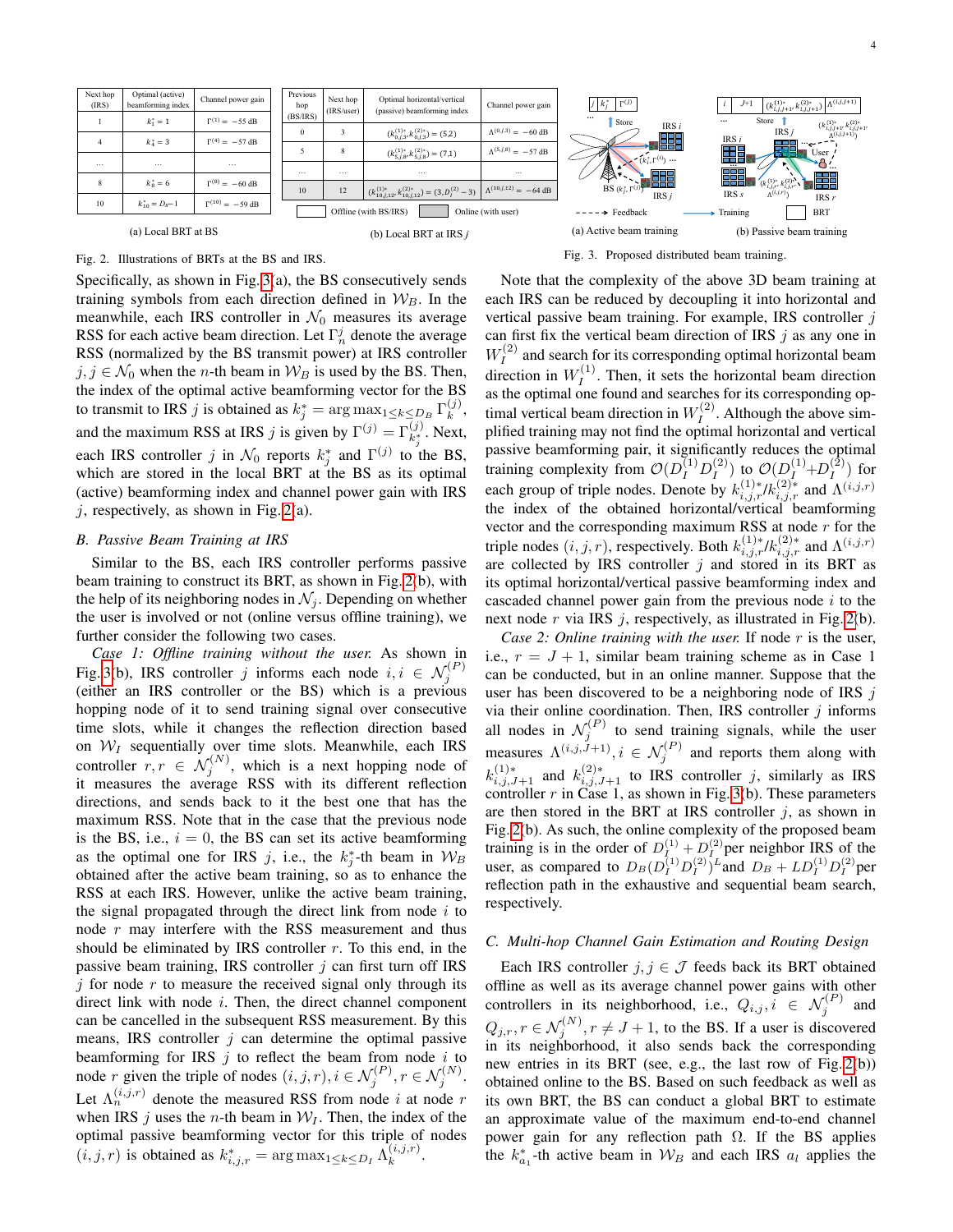$k_{a_{l-1},a_l,a_{l+1}}^{(1)*}/k_{a_{l-1},a_l,a_{l+1}}^{(2)*}$ -th horizontal/vertical passive beam in  $W_I^{(1)}$  $\tilde{U}_I^{(1)}$ / $W_I^{(2)}$  $I_I^{(2)}$ , the maximum channel power gain for a given  $\Omega$  is approximated as

<span id="page-4-1"></span>
$$
|\tilde{h}_{0,J+1}(\Omega)|^2 = \begin{cases} \frac{\prod\limits_{l=1}^{L} \Lambda^{(a_{l-1}, a_l, a_{l+1})}}{\prod\limits_{l=1}^{L-1} Q_{a_l, a_{l+1}}}, & \text{if } L \ge 2\\ \Lambda^{(0, a_1, a_2)}, & \text{if } L = 1. \end{cases}
$$
 (2)

Note that each  $Q_{a_l,a_{l+1}}$  in the denominator in the first case of [\(2\)](#page-4-1) is used to approximate the large-scale path gain between IRSs  $a_l$  and  $a_{l+1}$ . It can be shown that the approximate maximum channel power gain in [\(2\)](#page-4-1) becomes *exact* if only LoS propagation exists in all constituent links of  $\Omega$  [\[9\]](#page-5-10).

Next, to determine the beam-routing solution, the BS optimizes the reflection path  $\Omega$  to maximize the end-to-end channel power gain  $|\tilde{h}_{0,J+k}(\Omega)|^2$  in [\(2\)](#page-4-1), i.e.,

<span id="page-4-2"></span>
$$
\max_{\Omega} |\tilde{h}_{0,J+1}(\Omega)|^2, \text{ s.t. } e_{a_l,a_{l+1}} \in E_L, \forall l \in \mathcal{L}. \tag{3}
$$

Problem [\(3\)](#page-4-2) can be viewed as a special case of the multibeam routing problem for multiple users studied in our prior work [\[9\]](#page-5-10), which can be optimally solved by utilizing a graphoptimization approach. Due to the page limit, the details of solving [\(3\)](#page-4-2) are omitted in this letter. Note that the proposed beam training scheme may only yield a suboptimal beam training solution, as it only accounts for partial CSI in the system involving the IRS controllers. However, as will be shown in Section [V,](#page-4-0) it is able to yield a high-quality solution with significantly reduced complexity.

## V. SIMULATION RESULTS

<span id="page-4-0"></span>In this section, we provide simulation results to evaluate the performance of our proposed distributed beam training scheme. We consider an indoor multi-IRS aided system with two typical user locations, as shown in Fig. [4\(](#page-4-3)a). Given the user locations, it suffices to consider  $J = 5$  IRSs shown in Fig. [4\(](#page-4-3)a). The LoS graph of this system for user location 1 is shown in Fig. [4\(](#page-4-3)b). Unless otherwise stated, the simulation parameters are set as follow. The number of BS antennas is  $N = 16$ . If there is an LoS link between nodes i and j, i.e.,  $e_{i,j} \in E_L$ , we assume that the channel between them follows Rician fading with a Rician factor of  $K = 10$  dB. Otherwise, it follows Rayleigh fading with a path-loss exponent of 3.5. The carrier frequency is set to  $f_c = 5$  GHz. The antenna and element spacing at the BS and each IRS is set to half- and quarter-wavelength, respectively. The numbers of elements in each IRS's horizontal and vertical dimensions are equal, i.e.,  $M_1 = M_2 \triangleq M_0$ . The number of beam patterns in  $W_B$  is set to 16, while that in  $W_I^{(1)}$  $W_I^{(1)}$  and  $W_I^{(2)}$  $I_I^{(2)}$  are both set to 32, i.e.,  $D_B = 16$  and  $D_I^{(1)} = D_I^{(2)} = 32$ . Accordingly, we use 16- and 32-point discrete Fourier transform (DFT)-based codebooks at the BS and each IRS (horizontal and vertical), respectively. All results shown in this section are averaged over 100 independent channel realizations. Due to the formidable complexity of the exhaustive beam search for the optimal beam training, we consider the sequential beam search for performance comparison.

First, Fig. [5\(](#page-4-4)a) plots the effective BS-user channel power gains at user location 1 versus  $M_0$  using the proposed beam



<span id="page-4-3"></span>Fig. 4. Simulation setups.

-65 -60 -55 -50  $\frac{5}{6}$ -45 -40  $-35 -$ 

> -55  $-50 + 1$ -45 -40  $-35$   $-$

> > $(c)$

Effective Channel Gain (dB)

Effective Channel Gain (dB)

 $\overline{6}$ 

(d)





<span id="page-4-4"></span>Fig. 5. Effective channel power gain versus (a) number of IRS elements in each dimension  $M_0$ , (b) Rician factor  $K$ , and (c) user location; (d) Cascaded LoS versus overall channel power gain realizations.

training or the sequential beam search. It is observed that their performance gap is small over the whole range of  $M_0$ considered. Nonetheless, the gap becomes slightly larger as  $M_0 \geq 22$ . This is because the hop number of the optimized reflection path may increase with  $M_0$  to achieve higher CPB gain to compensate for the path-loss [\[8\]](#page-5-7), which results in higher approximation error in our proposed distributed training. Second, Fig. [5\(](#page-4-4)b) shows the effective BS-user channel power gains at user location 1 based on the two considered schemes versus the Rician factor K with  $M_0 = 20$ . It is observed that they both increase with  $K$ , since for a given reflection path  $\Omega$ , the LoS component between any two consecutive nodes in  $\Omega$  becomes more dominant, thus enhancing both the active beamforming and CPB gains in  $\Omega$ . Moreover, their performance gap is observed to decrease with  $K$  and becomes negligible as  $K \geq 15$  dB. This is expected since the approximation accuracy of the proposed distributed beam training improves as  $K$  increases. In Fig.  $5(c)$ , we compare their performance gaps at the two user locations. It is observed that the performance gap is smaller when the user is at location 2. The reason is that location 2 is closer to the BS than location 1 and thus, the hop number of the optimized reflection path is generally smaller, which helps reduce the accumulated error of distributed training. Finally, to evaluate the strength of other randomly scattered links under the optimized beamforming and beam routing solutions by the two considered schemes, we plot their respective power gains of the cascaded LoS